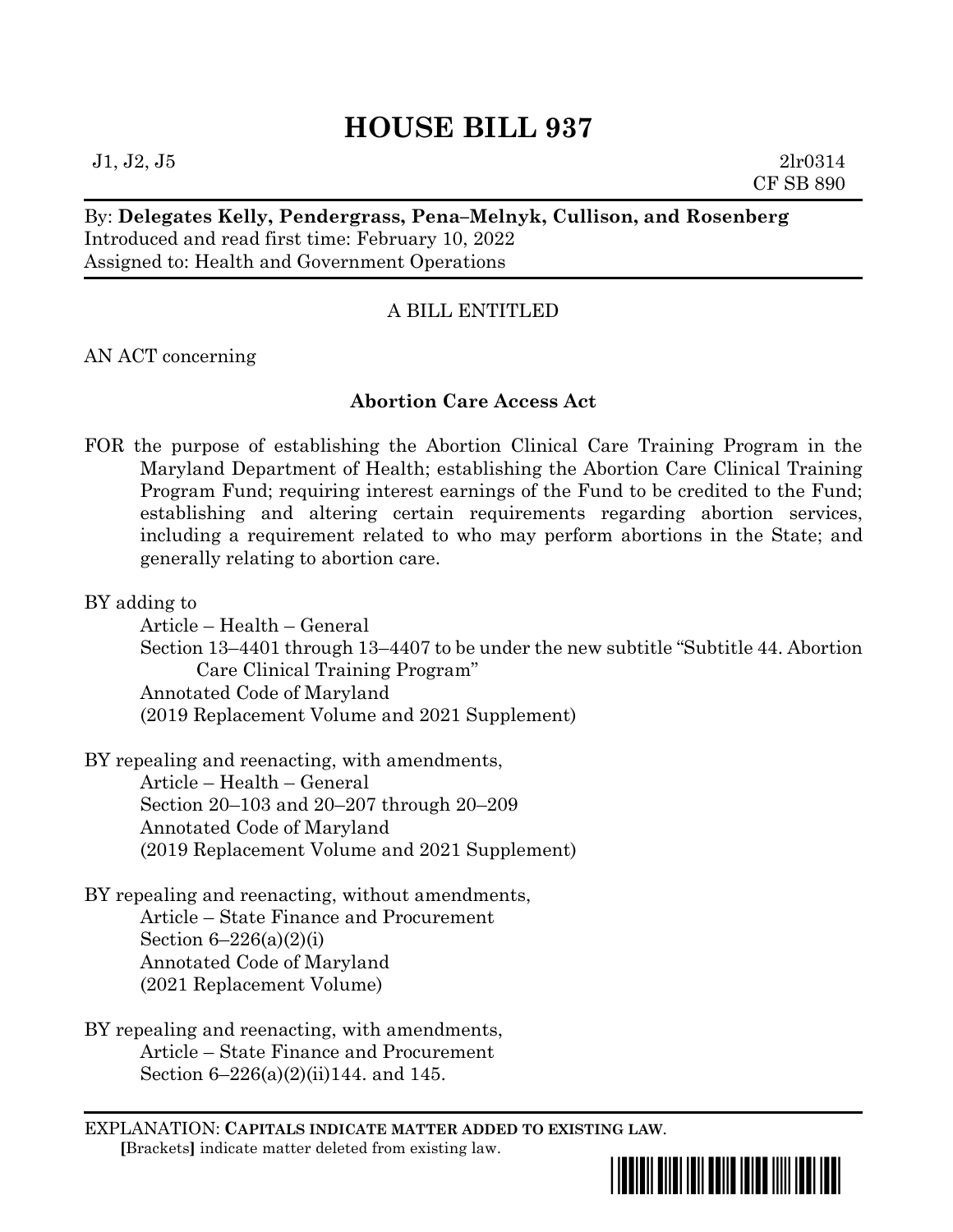Annotated Code of Maryland (2021 Replacement Volume)

BY adding to

Article – State Finance and Procurement Section 6–226(a)(2)(ii)146. Annotated Code of Maryland (2021 Replacement Volume)

SECTION 1. BE IT ENACTED BY THE GENERAL ASSEMBLY OF MARYLAND, That the Laws of Maryland read as follows:

# **Article – Health – General**

# **SUBTITLE 44. ABORTION CARE CLINICAL TRAINING PROGRAM.**

**13–4401.**

**(A) IN THIS SUBTITLE THE FOLLOWING WORDS HAVE THE MEANINGS INDICATED.**

**(B) "FUND" MEANS THE ABORTION CARE CLINICAL TRAINING PROGRAM FUND.**

**(C) "PROGRAM" MEANS THE ABORTION CARE CLINICAL TRAINING PROGRAM.**

# **13–4402.**

**THERE IS AN ABORTION CARE CLINICAL TRAINING PROGRAM IN THE DEPARTMENT.**

# **13–4403.**

**THE PURPOSE OF THE PROGRAM IS TO PROTECT ACCESS TO ABORTION CARE BY ENSURING THAT THERE ARE A SUFFICIENT NUMBER OF HEALTH PROFESSIONALS TO PROVIDE ABORTION CARE.**

#### **13–4404.**

**(A) (1) THE DEPARTMENT SHALL CONTRACT WITH A COORDINATING ORGANIZATION TO ADMINISTER THE PROGRAM.**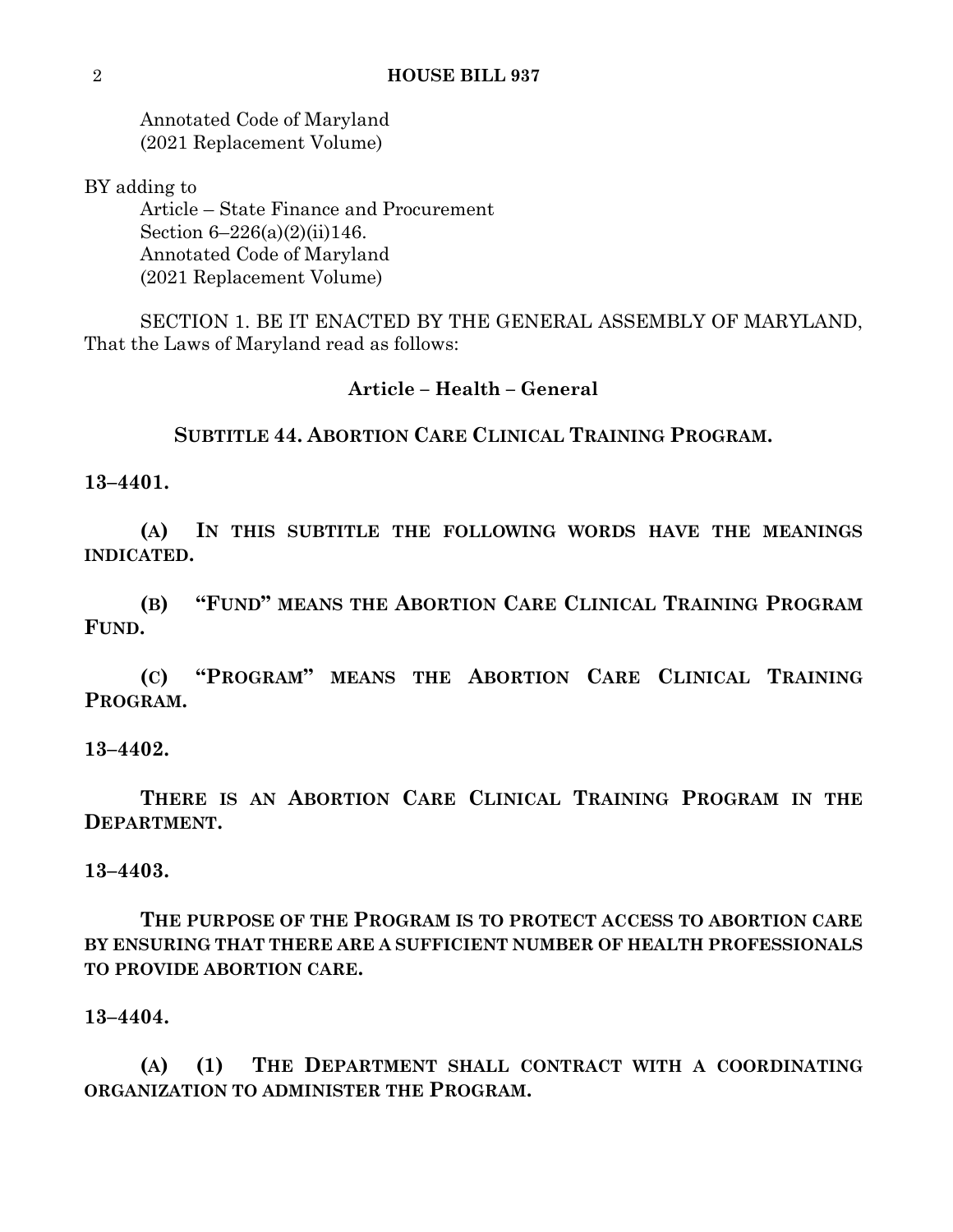**(2) THE DEPARTMENT SHALL USE FUNDS APPROPRIATED IN THE BUDGET FOR THE PROGRAM TO CONTRACT WITH THE COORDINATING ORGANIZATION UNDER PARAGRAPH (1) OF THIS SUBSECTION.**

**(B) THE COORDINATING ORGANIZATION SHALL:**

**(1) HAVE DEMONSTRATED EXPERIENCE IN COORDINATING ABORTION CARE TRAINING PROGRAMS AT COMMUNITY–BASED AND HOSPITAL–BASED PROVIDER SITES;**

**(2) BE A NONPROFIT ENTITY;**

**(3) BE IN GOOD STANDING IN ANY STATE OR JURISDICTION IN WHICH THE ORGANIZATION IS REGISTERED OR INCORPORATED;**

**(4) SUBMIT AN ANNUAL REPORT TO THE DEPARTMENT ON THE PERFORMANCE OF THE PROGRAM;**

**(5) MEET ANY OTHER REQUIREMENTS ESTABLISHED BY THE DEPARTMENT IF THE REQUIREMENTS ARE NOT INCONSISTENT WITH TITLE 20, SUBTITLE 2 OF THE HEALTH – GENERAL ARTICLE; AND**

**(6) PERFORM THE FOLLOWING FUNCTIONS:**

**(I) ADMINISTER GRANTS TO DEVELOP AND SUSTAIN ABORTION CARE TRAINING PROGRAMS AT A MINIMUM OF TWO COMMUNITY–BASED PROVIDER SITES;**

**(II) ADMINISTER GRANTS IF FUNDING IS AVAILABLE TO:**

**1. OTHER COMMUNITY–BASED SITES;**

**2. HOSPITAL–BASED PROVIDER SITES;**

**3. CONTINUING EDUCATION PROGRAMS FOR QUALIFIED PROVIDERS THROUGH PROFESSIONAL ASSOCIATIONS OR OTHER CLINICAL EDUCATION PROGRAMS; AND**

**4. ESTABLISH TRAINING PROGRAM REQUIREMENTS THAT:**

**A. ARE CONSISTENT WITH EVIDENCE–BASED TRAINING** 

**STANDARDS; AND**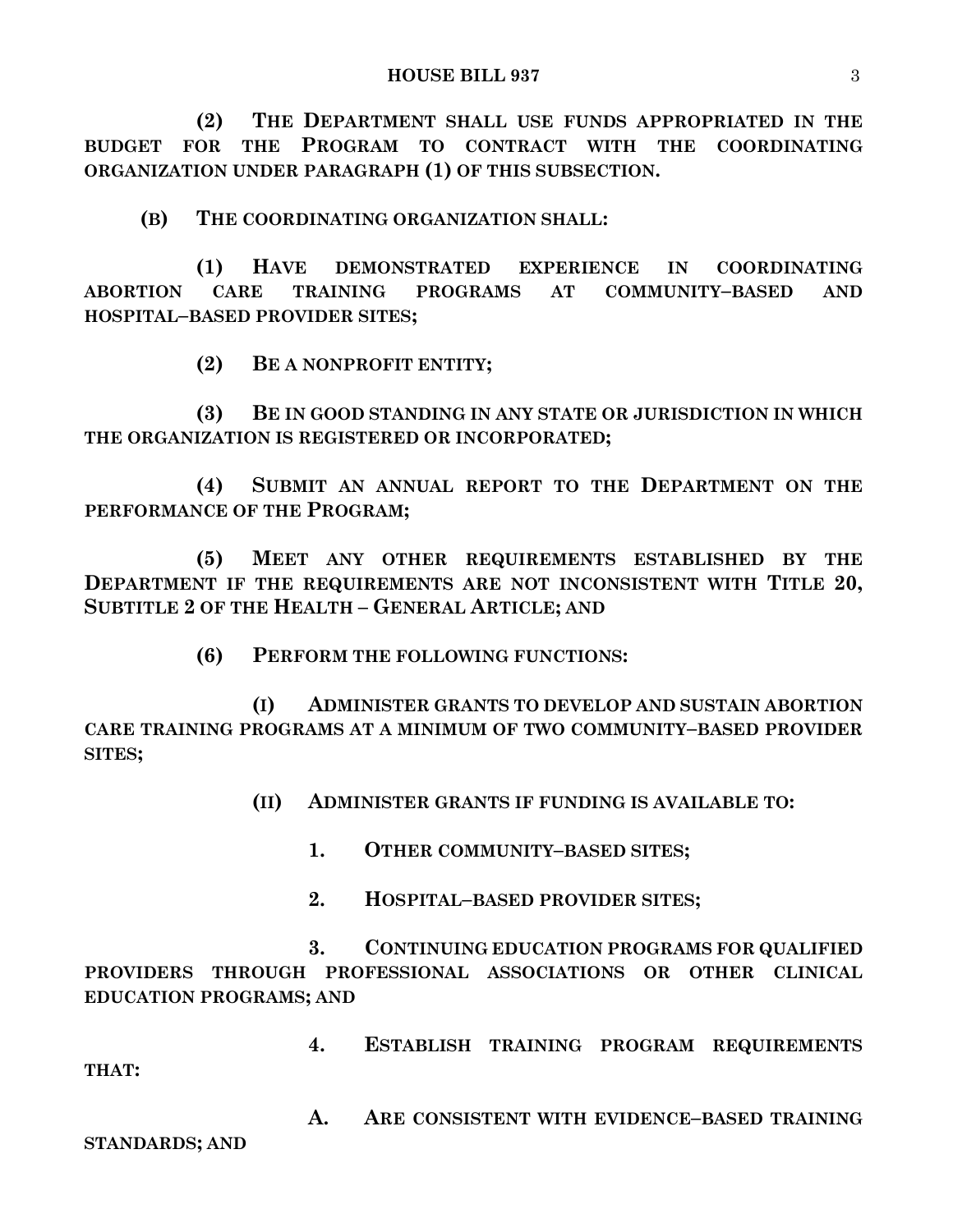**B. COMPLY WITH ANY APPLICABLE STATE LAW AND REGULATIONS;**

**(III) SUPPORT ABORTION CARE CLINICAL TRAINING TO QUALIFIED PROVIDERS AS DEFINED IN § 20–103 OF THIS ARTICLE AND TO THE CLINICAL CARE TEAMS OF THE QUALIFIED PROVIDERS TO:**

**1. EXPAND THE NUMBER OF HEALTH CARE PROFESSIONALS WITH ABORTION CARE TRAINING; AND**

**2. INCREASE THE RACIAL AND ETHNIC DIVERSITY AMONG HEALTH CARE PROFESSIONALS WITH ABORTION CARE TRAINING; AND**

**(IV) SUPPORT THE IDENTIFICATION, SCREENING, AND PLACEMENT OF QUALIFIED PROVIDERS AT TRAINING SITES.**

**(C) (1) THE DEPARTMENT SHALL RELEASE THE NAME OF THE COORDINATING ORGANIZATION THAT THE DEPARTMENT CONTRACTS WITH UNDER SUBSECTION (A) OF THIS SECTION AND ANY ENTITY RECEIVING FUNDS THROUGH THE COORDINATION ORGANIZATION.**

**(2) THE DEPARTMENT MAY NOT RELEASE THE NAME OF ANY INDIVIDUAL OR PERSON ADMINISTERING SERVICES THROUGH OR PARTICIPATING IN THE PROGRAM.**

**13–4405.**

**FOR EACH FISCAL YEAR, THE GOVERNOR SHALL INCLUDE IN THE ANNUAL BUDGET BILL AN APPROPRIATION OF \$3,500,000 TO THE PROGRAM.**

**13–4406.**

**(A) THERE IS AN ABORTION CARE CLINICAL TRAINING PROGRAM FUND.**

**(B) THE PURPOSE OF THE FUND IS TO SUPPORT THE PROGRAM.**

**(C) THE DEPARTMENT SHALL ADMINISTER THE FUND.**

**(D) THE FUND IS A SPECIAL, NONLAPSING FUND THAT IS NOT SUBJECT TO § 7–302 OF THE STATE FINANCE AND PROCUREMENT ARTICLE.**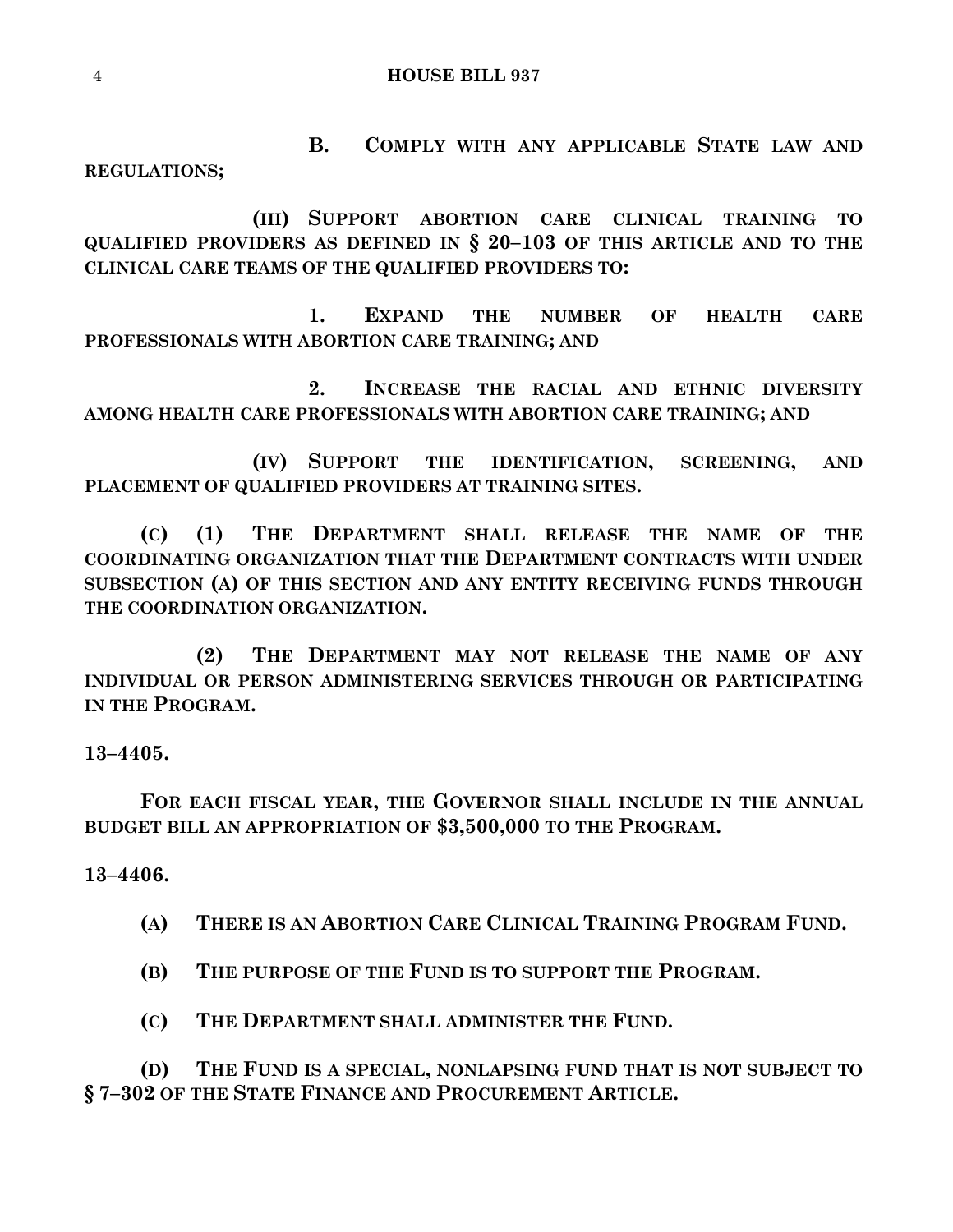**(E) THE STATE TREASURER SHALL HOLD THE FUND SEPARATELY, AND THE COMPTROLLER SHALL ACCOUNT FOR THE FUND.**

**(F) THE FUND CONSISTS OF:**

**(1) ANY MONEY APPROPRIATED IN THE STATE BUDGET TO THE FUND;**

**(2) INTEREST EARNINGS; AND** 

**(3) ANY OTHER MONEY FROM ANY OTHER SOURCE ACCEPTED FOR THE BENEFIT OF THE FUND.**

**(G) THE FUND MAY BE USED ONLY FOR THE PROGRAM.**

**(H) (1) THE STATE TREASURER SHALL INVEST AND REINVEST THE MONEY OF THE FUND IN THE SAME MANNER AS OTHER STATE MONEY MAY BE INVESTED.**

**(2) ANY INVESTMENT EARNINGS OF THE FUND SHALL BE PAID INTO THE FUND.**

**(I) THE COMPTROLLER SHALL PAY OUT MONEY FROM THE FUND AS DIRECTED BY THE SECRETARY.**

**(J) NO PART OF THE FUND MAY REVERT OR BE CREDITED TO:**

**(1) THE GENERAL FUND OF THE STATE; OR** 

**(2) ANY OTHER SPECIAL FUND OF THE STATE.**

**(K) EXPENDITURES FROM THE FUND MAY BE MADE ONLY IN ACCORDANCE WITH THE STATE BUDGET.**

#### **13–4407.**

**ON OR BEFORE JULY 1 EACH YEAR, THE DEPARTMENT SHALL SUBMIT AN ANNUAL REPORT ON THE PROGRAM TO THE GOVERNOR AND, IN ACCORDANCE WITH § 2–1257 OF THE STATE GOVERNMENT ARTICLE, THE GENERAL ASSEMBLY.**

20–103.

**(A) IN THIS SECTION, "QUALIFIED PROVIDER" MEANS A PHYSICIAN, NURSE PRACTITIONER, NURSE–MIDWIFE, LICENSED CERTIFIED MIDWIFE, PHYSICIAN**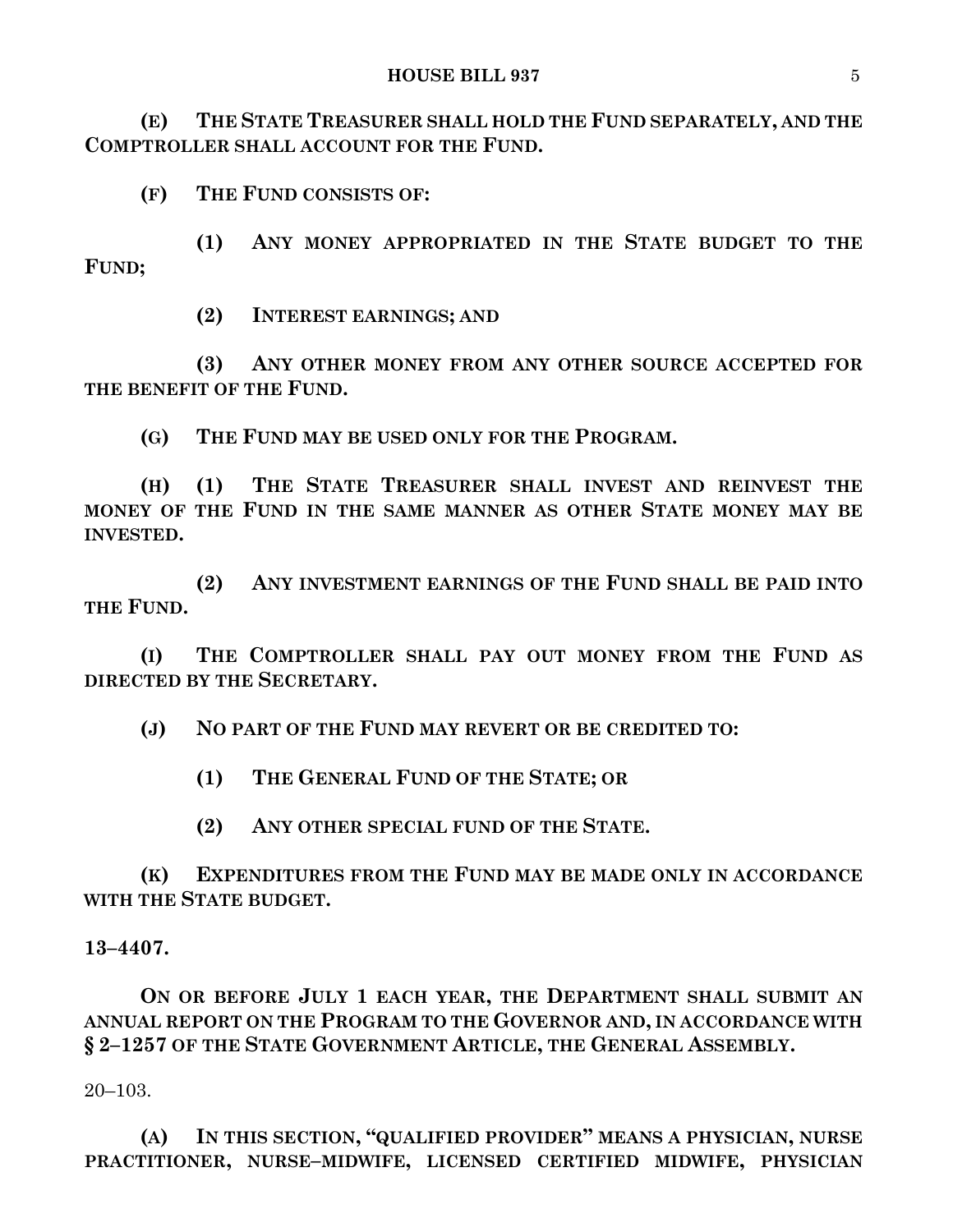## **ASSISTANT, OR ANY OTHER INDIVIDUAL:**

**(1) WHO IS LICENSED, CERTIFIED, OR OTHERWISE AUTHORIZED BY LAW TO PRACTICE IN THE STATE; AND**

**(2) FOR WHOM THE PERFORMANCE OF AN ABORTION IS WITHIN THE SCOPE OF THE INDIVIDUAL'S LICENSE OR CERTIFICATION.**

**[**(a)**] (B)** Except as provided in subsections **[**(b) and**]** (c) **AND (D)** of this section, a **[**physician**] QUALIFIED PROVIDER** may not perform an abortion on an unmarried minor unless the **[**physician**] QUALIFIED PROVIDER** first gives notice to a parent or guardian of the minor.

**[**(b)**] (C)** The **[**physician**] QUALIFIED PROVIDER** may perform the abortion without notice to a parent or guardian if:

(1) The minor does not live with a parent or guardian; and

(2) A reasonable effort to give notice to a parent or guardian is unsuccessful.

**[**(c)**] (D)** (1) The **[**physician**] QUALIFIED PROVIDER** may perform the abortion, without notice to a parent or guardian of a minor if, in the professional judgment of the **[**physician**] QUALIFIED PROVIDER**:

(i) Notice to the parent or guardian may lead to physical or emotional abuse of the minor;

(ii) The minor is mature and capable of giving informed consent to an abortion; or

(iii) Notification would not be in the best interest of the minor.

(2) The **[**physician**] QUALIFIED PROVIDER** is not liable for civil damages or subject to a criminal penalty for a decision under this subsection not to give notice.

# **[**(d)**] (E) THE FOLLOWING SHALL BE CONCLUSIVE EVIDENCE OF NOTICE OR A REASONABLE ATTEMPT TO GIVE NOTICE:**

**(1)** The postal receipt that shows an article of mail was sent by certified mail, return receipt requested, bearing a postmark from the United States Postal Service, to the last known address of a parent or guardian and that is attached to a copy of the notice letter that was sent in that article of mail **[**shall be conclusive evidence of notice or a reasonable effort to give notice, as the case may be**]; OR**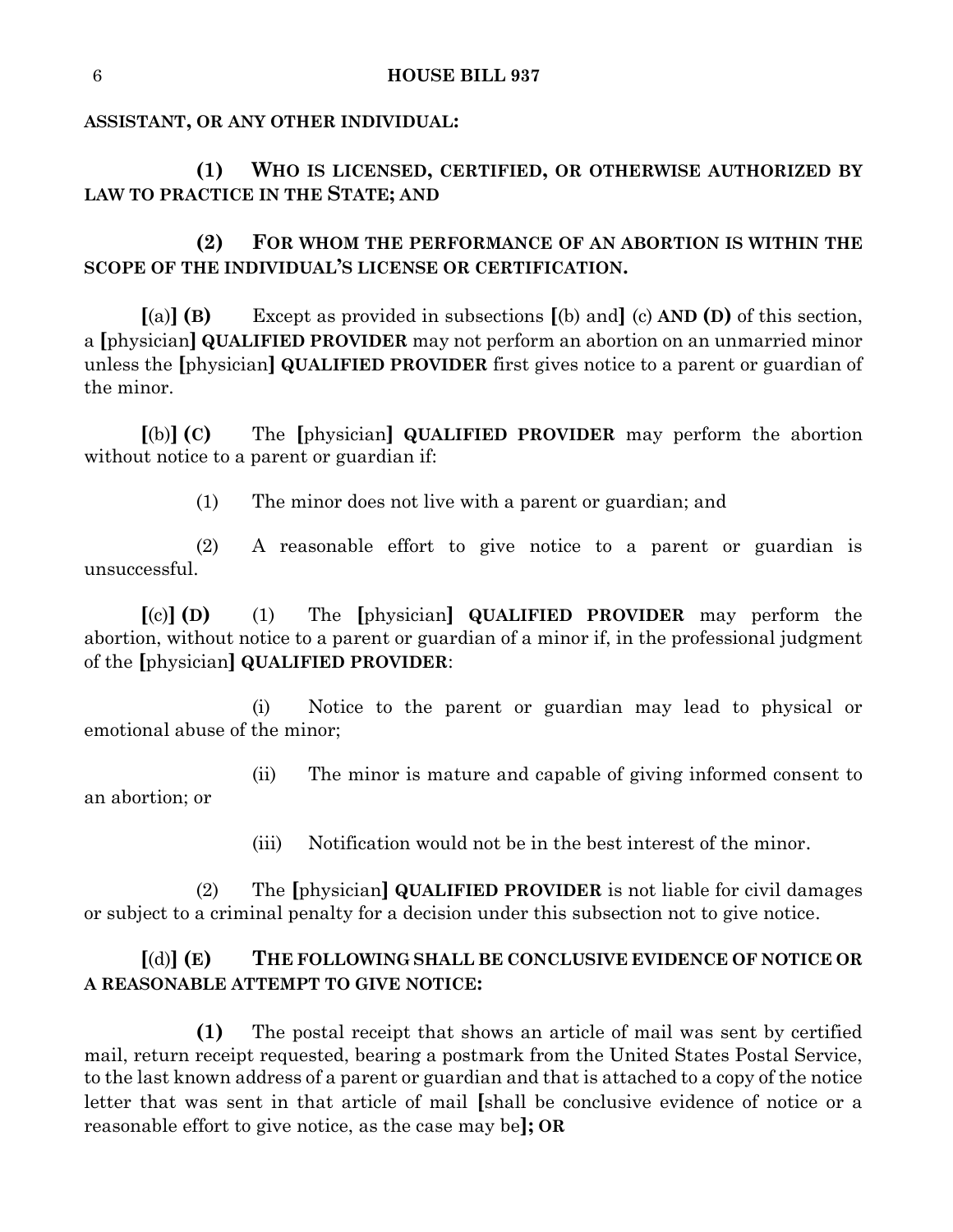#### **HOUSE BILL 937** 7

**(2) DOCUMENTATION IN THE HEALTH RECORD OF THE MINOR THAT NOTIFICATION OF THE PARENT OR GUARDIAN WAS ATTEMPTED BY USING THE CONTACT INFORMATION AVAILABLE TO THE QUALIFIED PROVIDER**.

**[**(e)**] (F)** A **[**physician**] QUALIFIED PROVIDER** may not provide notice to a parent or guardian if the minor decides not to have the abortion.

20–207.

In Part II of this subtitle, **[**the word "physician"**] "QUALIFIED PROVIDER"** means **[**any person, including a doctor of osteopathy,**] AN INDIVIDUAL:**

**(1) WHO IS** licensed**, CERTIFIED, OR OTHERWISE AUTHORIZED BY LAW** to practice **[**medicine**]** in the State **[**of Maryland in compliance with the provisions of Title 14 of the Health Occupations Article**]; AND**

# **(2) FOR WHOM THE PERFORMANCE OF AN ABORTION IS WITHIN THE SCOPE OF THE INDIVIDUAL'S LICENSE OR CERTIFICATION**.

20–208.

An abortion must be performed by a **[**licensed physician**] QUALIFIED PROVIDER**.

20–209.

(a) In this section, "viable" means that stage when, in the best **[**medical**] CLINICAL** judgment of the **[**attending physician**] QUALIFIED PROVIDER** based on the particular facts of the case before the **[**physician**] QUALIFIED PROVIDER**, there is a reasonable likelihood of the fetus's sustained survival outside the womb.

(b) Except as otherwise provided in this subtitle, the State may not interfere with the decision of a woman to terminate a pregnancy:

(1) Before the fetus is viable; or

(2) At any time during the woman's pregnancy, if:

(i) The termination procedure is necessary to protect the life or health of the woman; or

(ii) The fetus is affected by genetic defect or serious deformity or abnormality.

(c) The Department may adopt regulations that:

(1) Are both necessary and the least intrusive method to protect the life or